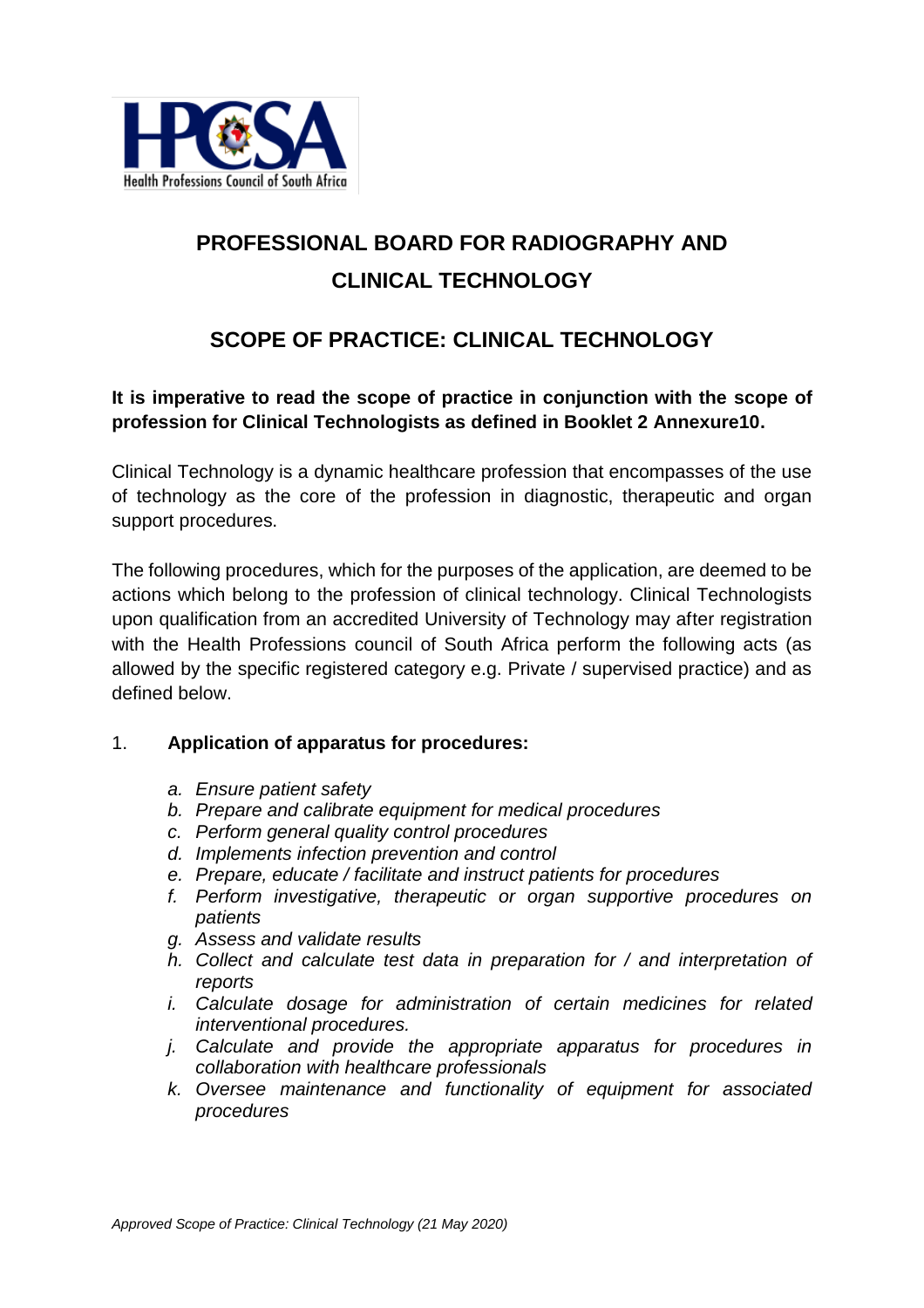- 2. Because of the level of specialized skills required of a Clinical Technologist, their roles and responsibilities offer direct support and advice to other healthcare professionals in the maintenance and physiological management of patients in any outpatient setting, hospital and/or medical facility, intensive care units and theatre environment areas. A Clinical Technologist would therefore be required to:
	- *a. Advise / develop specifications of medical equipment and systems as well as software*
	- *b. Evaluate equipment for clinical physiological measurements and treatment*
	- *c. Select equipment/apparatus for clinical physiological measurements, treatment and/or organ support*
	- *d. Compile specifications for procurement of equipment*
	- *e. Evaluate and approve of selected equipment during the procurement process*
	- *f. Supervision of equipment control, safety and maintenance program and systems.*
- 3. Asses and monitor patients before during and after procedures
- 4. Acquire, store and administer emergency drugs for associated events and patient resuscitation
- 5. Perform basic and/or advanced life support procedures with automated external defibrillation.
- 6. Healthcare management applications/skills
- 7. Data capturing of interventional procedures performed and all supporting information
- 8. Training and student facilitation programs
- 9. Demonstrate and apply good communication skills and team co-operation

## **Cardiology**:

Cardiology Technologists are responsible for the independent testing/investigation of non-invasive as well as invasive specialised procedures with the collaboration of a medical practitioner or to handle any cardiac related apparatus to obtain data to support or confirm diagnosis of specific cardiac disease.

- 1. Resting electrocardiogram (ECG).
- 2. Spirometry measurement.
- 3. Anthropometric measurement.
- 4. Coagulation studies.
- 5. Respiratory rate measurement.
- 6. Non-invasive blood pressure measurement.
- 7. Oral and axillary temperature measurement.
- 8. Radial and femoral pulse measurement.
- 9. Blood gas testing.
- 10. Oximetry.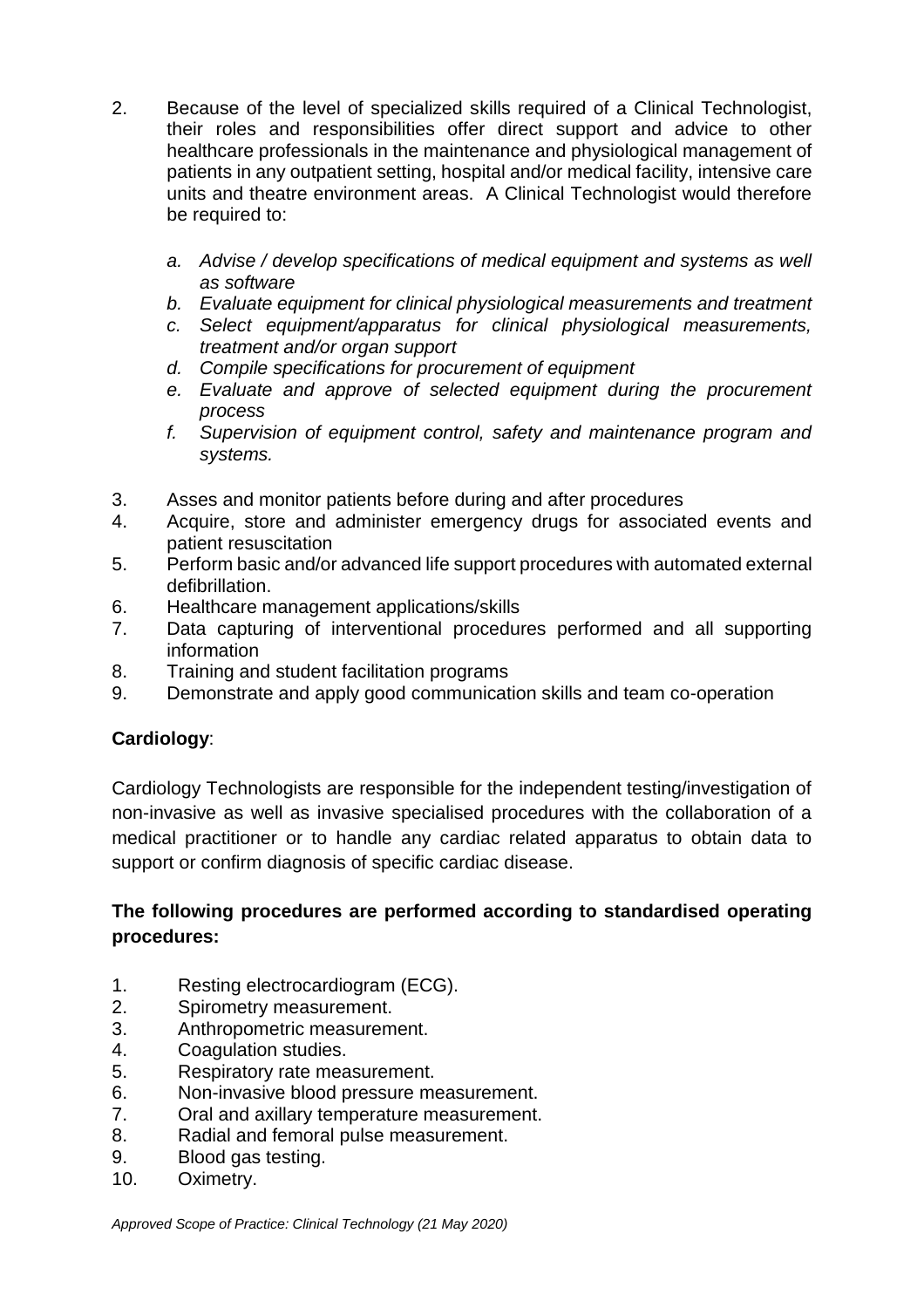- 11. Non-provocative nebulisers.<br>12. Oxygen therapy (mask and r
- Oxygen therapy (mask and nasal cannula).
- 13. Setting up of pressure transducers and infusion devices.
- 14. Phlebotomy.
- 15. Exercise Stress Test.
- 16. 24hr/48hr Ambulatory Blood Pressure Monitor.<br>17. 24hr/48hr Holter ECG Monitor.
- 24hr/48hr Holter ECG Monitor.
- 18. Cardiac catheterisation procedures and related studies
- 19. Ablation procedures
- 20. 3 D Mapping<br>21. Electro Physi
- Electro Physiology Studies.
- 22. Assist during the implantation of Temporary and Permanent Pacemakers.
- 23. Cardioversion; Defibrillation.
- 24. Echocardiography, (including Trans Oesophageal, dopamine stress and inter cardiac-echo)
- 25. Intravascular ultrasound, imaging and interventional procedures
- 26. Setup, operation and Troubleshooting of IVUS and Rotablation
- 27. Assistant with Mechanochemical ablation of veins
- 28. Radiofrequency ablation of varicose veins.
- 29. Venous Mapping for Stripping
- 30. Venous mapping of Great Saphenous Vein for surgery bypass (vein harvesting)
- 31. Assistant with Ultrasound for dialysis permanent Catheter insertion
- 32. Assistance with Ultrasound for AVF creation for dialysis patients
- 33. Ultrasound guided line insertion
- 34. Assist during physiology-guided revascularisation procedures
- 35. Testing/Programming of Permanent Pacemakers Dual, Biventricular, ICD, Loop Devices, Trans -Telephonic Diagnostic Checks.
- 36. Permanent Pacemaker Selections.
- 37. Intra -Aortic Balloon Pump.
- 38. Left Ventricular Assist Therapy.
- 39. External counter pulsation
- 40. Rotablation
- 41. Percutaneous transvenous mitral commissurotomy (PTMC)
- 42. Congenital heart disease interventions

#### **Cardiovascular Perfusion**:

Cardiovascular perfusionists are responsible for the usage of extracorporeal apparatus in any situation where it is necessary to temporarily support or take over the patients circulatory and respiratory function. They handle and manage all blood management devices and organ support apparatus for specific surgical interventions to any organ related procedure.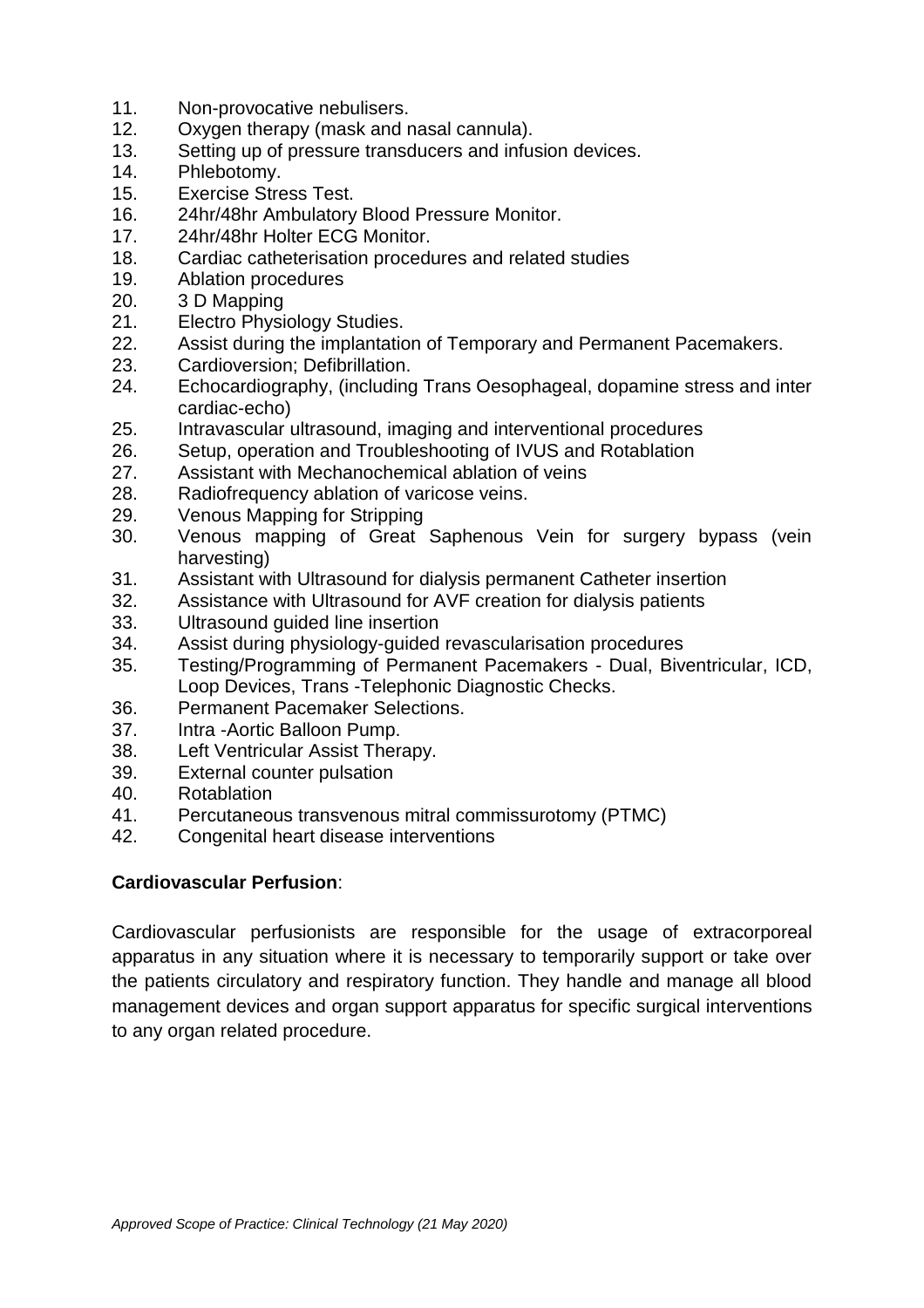- 1. Resting electrocardiogram.
- 2. Anthropometric measurement.
- 3. Coagulation studies.
- 4. Respiratory rate measurement.
- 5. Non-invasive blood pressure measurement.
- 6. Oral and axillary temperature measurement.
- 7. Radial and femoral pulse measurement.
- 8. Blood gas sampling, measurement, interpretation and intervention.
- 9. Oximetry.
- 10. Non-provocative nebulisers.
- 11. Oxygen therapy (mask and nasal cannula).
- 12. Nitrous Oxide Therapy
- 13. Carbon Dioxide Removal Therapy
- 14. Capnography
- 15. Setting up of pressure transducers, cardiac output devices, infusion devices.
- 16. Phlebotomy.<br>17. Intra-Aortic b
- Intra-Aortic balloon pump.
- 18. Autologous blood recovery and blood management (Cell saving).
- 19. Cardiovascular and haemodynamic monitoring.
- 20. Cardioversion & Defibrillation.
- 21. Cardiopulmonary bypass procedures for cardiac and non-cardiac procedures
- 22. Extracorporeal membrane oxygenation for cardiac and/or pulmonary procedures
- 23. Left and right ventricle assist therapy.
- 24. Haemoconcentration
- 25. Modified Ultrafiltration
- 26. Drug Administration and management of side effects.
- 27. External Counter pulsation
- 28. Temporary pacemaker preparation and operation
- 29. Administration of blood and blood products
- 30. Plasmapheresis
- 31. Ablation and Maze
- 32. Transport of critically ill patients
- 33. Selective organ perfusion
- 34. Isolated limb perfusion
- 35. Cerebral perfusion and Monitoring
- 36. Assistance with Organ Harvesting
- 37. Harvested Organ Preservation
- 38. Extracorporeal Membrane Oxygenation Assisted Cardiopulmonary Resuscitation (ECPR)
- 39. Cerebral Saturation Monitoring
- 40. Haemoconcentration
- 41. Intra operative online haemodynamic parameter monitoring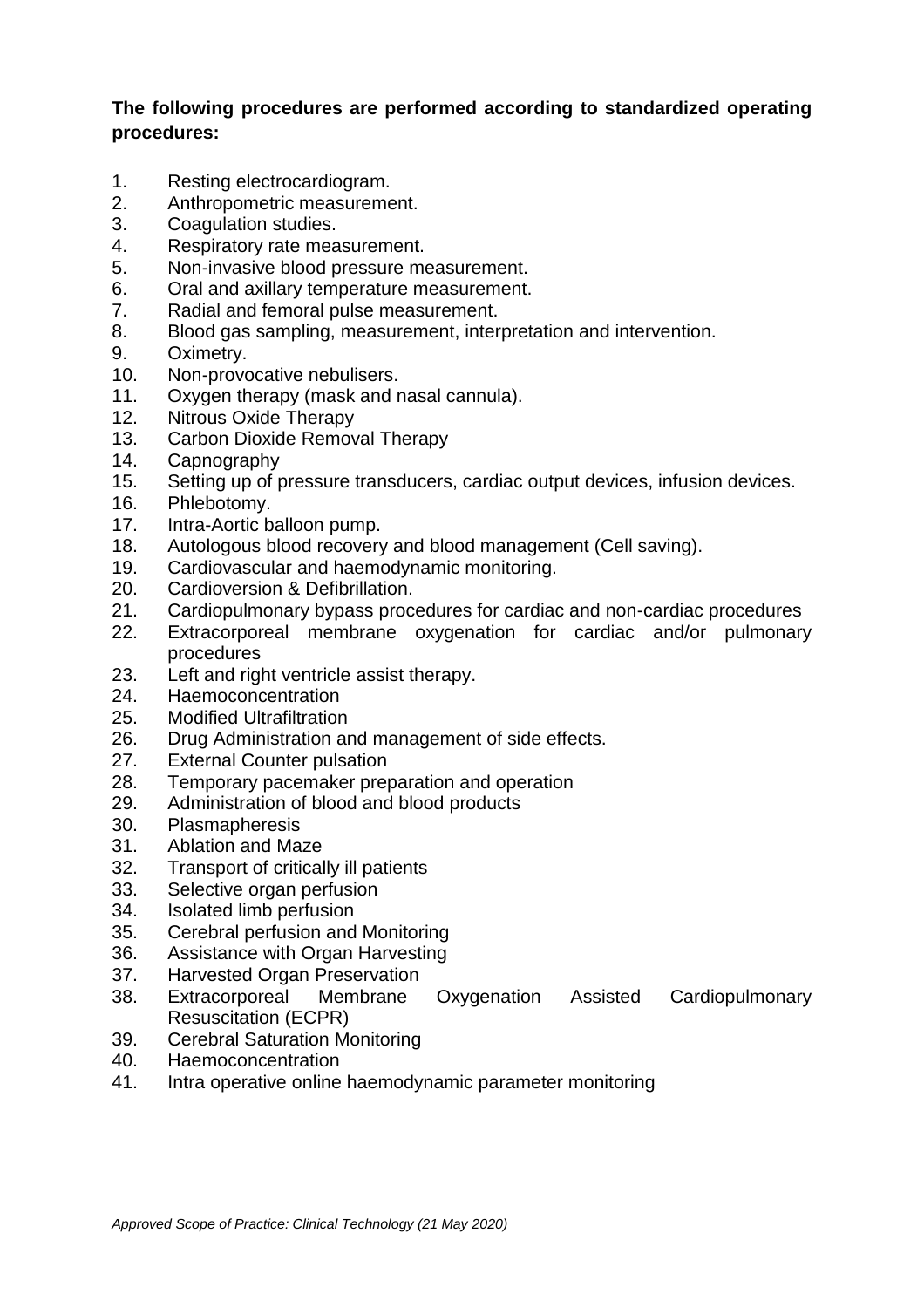## **Critical Care:**

Critical Care technologist support medical professionals in the handling, management, and application of life support equipment on patients in different critical care procedures in the areas related to operating theatre, recovery rooms, specialised medical facilities, casualties and intensive care units.

## **The following procedures are performed according to standardized operating procedures:**

- 1. Resting electrocardiogram.
- 2. Spirometry measurement.
- 3. Anthropometric measurement.
- 4. Coagulation studies.
- 5. Respiratory rate measurement.
- 6. Non-invasive blood pressure measurement.
- 7. Oral and axillary temperature measurement.
- 8. Radial and femoral pulse measurement.
- 9. Blood gas sampling, analysis, and interventional therapy.
- 10. Oximetry.
- 11. Capnography.
- 12. Non-provocative nebulisers.
- 13. Oxygen therapy (mask and nasal cannula).
- 14. Setting up of pressure transducers, ventilators, respiratory support and infusion devices.
- 15. Phlebotomy.
- 16. Invasive haemodynamic monitoring procedures.
- 17. Set up equipment for intrahospital transportation of critically ill patients, invasive and non-invasive haemodynamic monitoring, monitoring of an anesthetized patient.
- 18. Setting up and monitoring of intracranial pressure
- 19. Preparation of ICU drugs.
- 20. Assists with bronchoscopy and right heart catheterization.
- 21. Intubation, intravenous cannulation, emergency drug therapy.
- 22. Intra-Aortic Balloon Pump.
- 23. Ventilation and respiratory support therapy, monitoring and resuscitation.
- 24. Perform acute haemodialysis and continuous renal replacement therapy.
- 25. Determine blood flow (Doppler).
- 26. Autologous blood recovery and blood management (Cell saving)
- 27. Extra-corporal membrane oxygenation (ECHMO) & ECCOR
- 28. Metabolic studies.
- 29. Left ventricle assist therapy.
- 30. Cardioversion, defibrillation / transcutaneous pacing.
- 31. Electrolyte determination and management.
- 32. Coagulation studies.
- 33. Endoscopy.
- 34. Ultrasonography (including vascular and neonatal brain ultrasound).
- 35. Vascular laboratory procedures (including rotablation and ablation of varicose veins
- 36. Vascular Room Procedures and/or Operating Theatre

*Approved Scope of Practice: Clinical Technology (21 May 2020)*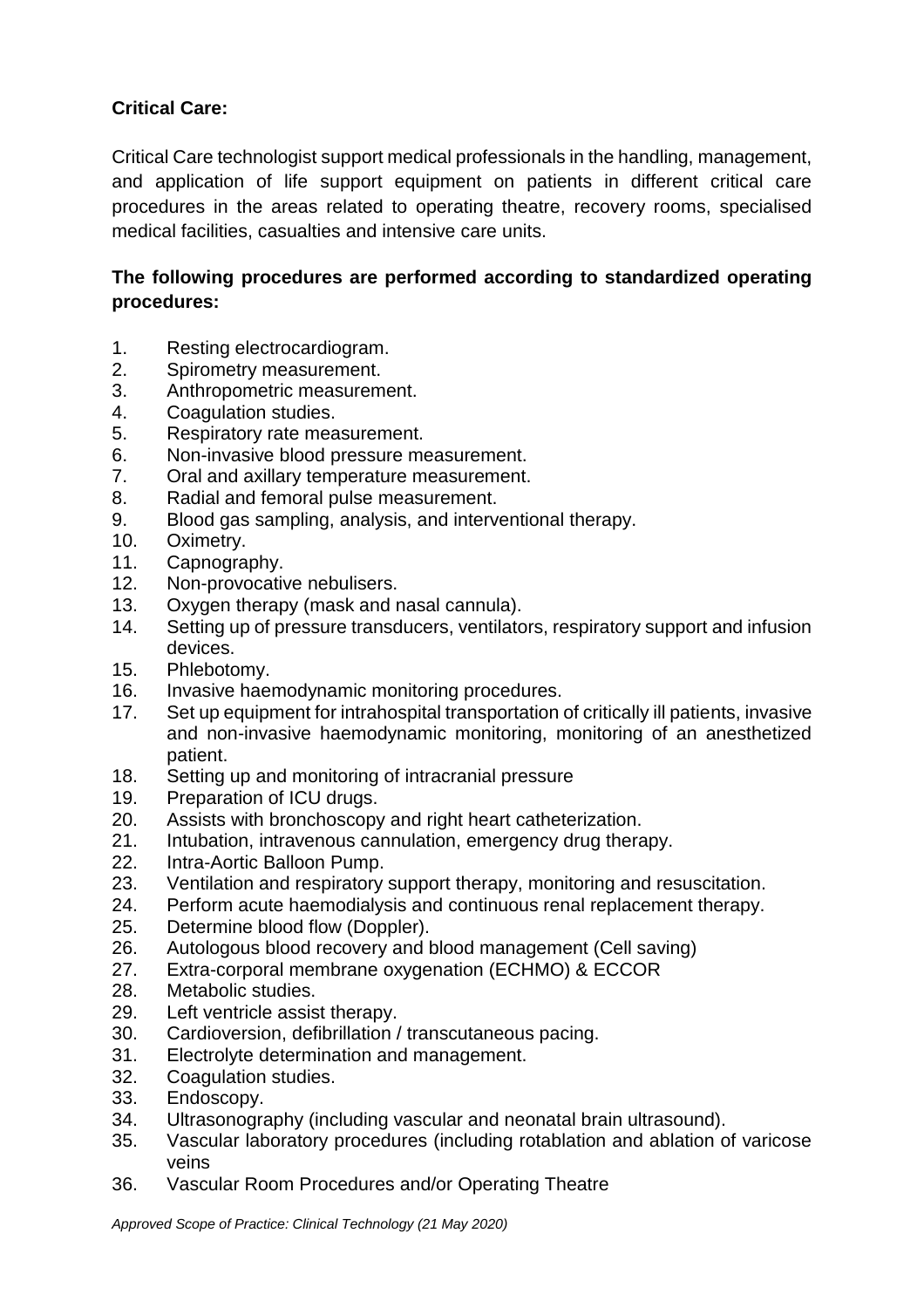- 37. Patient preparation, Setup and Monitoring of ECG, NIBP, Invasive Pressure and emergency equipment.
- 38. Setup, operation and Troubleshooting of IVUS and Rotablation
- 39. Assistant with Mechanochemical ablation of veins
- 40. Radiofrequency ablation of varicose veins.<br>41. Venous Mapping for Stripping
- Venous Mapping for Stripping
- 42. Venous mapping of Great Saphenous Vein for surgery bypass (vein harvesting)
- 43. Assistant with Ultrasound for dialysis permanent Catheter insertion<br>44. Assistance with Ultrasound for AVF creation for dialysis patients
- Assistance with Ultrasound for AVF creation for dialysis patients
- 45. Ultrasound guided line insertion
- 46. Assist with ICU/Trauma/Theatre clinical procedures.
- 47. Physiological data management.
- 48. Advanced patient transport.
- 49. Therapeutic Hypothermia.
- 50. Assist with anaesthesia
- 51. Neurological Monitoring in the acute setting (AEEG)

#### **Nephrology:**

The performance of extra-corporeal procedures in the field of nephrology, as well as apheresis with the appropriate apparatus.

Collaboration with medical practitioners in the use of medical apparatus for blood management and patient monitoring.

#### **The following procedures are performed according to standardized operating procedures:**

- 1. Resting electrocardiogram
- 2. Peak flow measurement.
- 3. Anthropometric measurement.
- 4. Anticoagulation testing and monitoring
- 5. Respiratory rate measurement.
- 6. Non-invasive blood pressure measurement.
- 7. Oral and axillary temperature measurement.
- 8. Radial and femoral pulse measurement.
- 9. Blood gas testing.
- 10. Point of care pathology testing
- 11. Non-invasive oximetry & capnography.
- 12. Non-provocative nebulisers.
- 13. Oxygen therapy (mask and nasal cannula).
- 14. Intravenous cannulation.
- 15. Phlebotomy.
- 16. Chronic and acute haemodialysis.
- 17. Peritoneal dialysis.
- 18. Administer blood transfusion.
- 19. Exchange transfusions.
- 20. Paediatric dialysis.
- 21. Apheresis.
- 22. Adsorption therapy
- 23. Liver dialysis

*Approved Scope of Practice: Clinical Technology (21 May 2020)*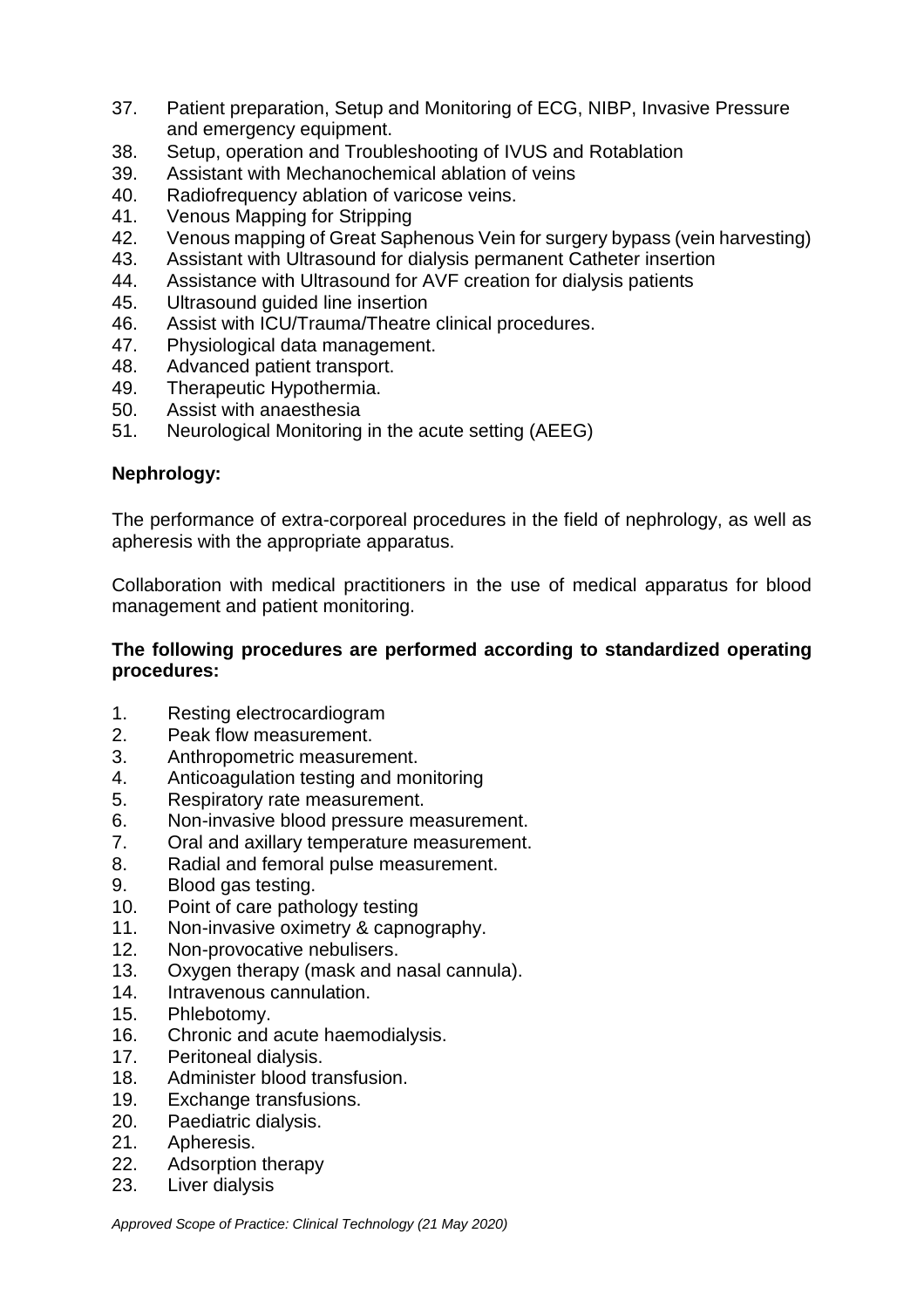- 24. Membrane Plasma Separation<br>25. Hemoperfusion
- Hemoperfusion
- 26. Hemofiltration
- 27. hemodiafiltration
- 28. Expanded haemodialysis
- 29. Slow continuous ultrafiltration (SCUF)
- 30. Continuous renal replacement therapy
- 31. Cell Saving
- 32. Stem Cell Harvesting.
- 33. Reuse of dialysers (automated and manual).
- 34. Water analysis, testing, disinfection and quality control.
- 35. Drug administration and management of side effects.
- 36. Slow low efficiency dialysis (SLED).
- 37. Vascular access management
- 38. Pre-end stage kidney disease management
- 39. Palliative care in end stage kidney disease
- 40. Aspiration & sterile techniques of arteriovenous (AV) lumens and infusion techniques of AV and venous lumens
- 41. Intramuscular & subcutaneous injections as prescribed
- 42. Suture and removal of temporary catheters

#### **Neurophysiology:**

Neuro Physiology Technologists are responsible for the independent performance of electro physiological and associated special procedures as well as tests of the brain, nervous and muscular systems of patients to obtain supportive evidence of underlying neurology related diseases and conditions.

- 1. Resting electrocardiogram.
- 2. Anthropometric measurement.
- 3. Coagulation studies.
- 4. Respiratory rate measurement.
- 5. Non-invasive blood pressure measurement.
- 6. Oral axillary and skin temperature measurement.
- 7. Radial and femoral pulse measurement.
- 8. Blood gas testing.
- 9. Non-invasive oximetry.
- 10. Oxygen therapy (mask and nasal cannula).
- 11. Setting up of pressure transducers and infusion devices.
- 12. Electroencephalography (EEG).
- 13. Multiple sleep latency test (MSLT).
- 14. Polysomnography and sleep apnea screening
- 15. CPAP/BiPAP titrations.
- 16. Nerve conduction studies (NCS).
- 17. Electromyography (EMG).
- 18. Transcranial dopplers (TCD) and ultrasonography with colour duplex doppler (TCCDD).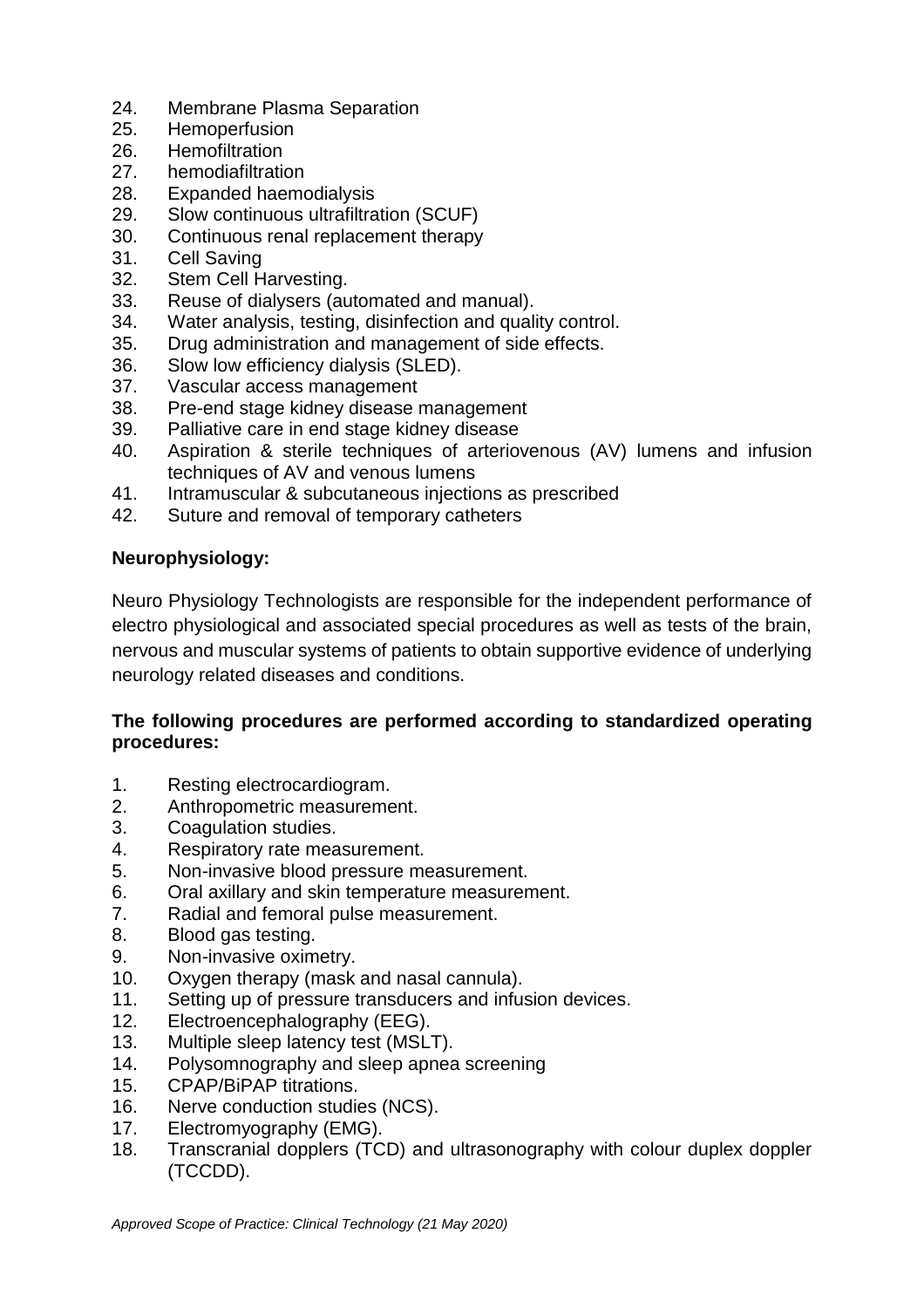- 19. Transcranial magnetic stimulation<br>20. Peripheral nerve and muscle ultras
- Peripheral nerve and muscle ultrasonography
- 21. Evoked potentials (EP).
- 22. Electronystagmography (ENG)
- 23. Long-term epilepsy monitoring video studies (LTEM).
- 24. Brain mapping.
- 25. Subdural monitoring.
- 26. Intra-operative neuro-monitoring
- 27. Drug Administration and management of side effects.
- 28. Brain death assessment an evaluation

#### **Pulmonology:**

Pulmonology Technologists are responsible for the performance of special procedures directly on patients with the help of electronic and computerised equipment to support and confirm diagnosis of respiratory disease as well as corrective procedures in the Respiratory Intensive Care unit and related respiratory facilities.

- 1. Resting electrocardiogram.
- 2. Spirometry measurement.
- 3. Anthropometric measurement.
- 4. Coagulation studies.
- 5. Respiratory rate measurement.
- 6. Non-invasive blood pressure measurement.
- 7. Oral and axillary temperature measurement.
- 8. Radial and femoral pulse measurement.
- 9. Blood gas sampling, measurement and interpretation.
- 10. Oximetry.
- 11. Capnography
- 12. Non-provocative nebulisers.
- 13. Oxygen therapy (mask and nasal cannula).
- 14. Setting up of pressure transducers, ventilators, infusion devices.
- 15. Phlebotomy.
- 16. Maximum Inspiratory and Maximum Expiratory Pressure measurement.
- 17. Vital signs monitoring.
- 18. Assist with bronchoscopy procedure.
- 19. Plethysmography.
- 20. Lung diffusion measurement.
- 21. Provocation Studies (eg. Histamine, exercise).
- 22. Polysomnography (neurological and respiratory).
- 23. CPAP and BiPAP titration studies
- 24. Lung compliance, Exercise (VO<sup>2</sup> max), Shunt, and Endurance studies.
- 25. Drug Administration and management of side effects.
- 26. Allery testing (Skin prick testing/RAST studies)
- 27. Nitric oxide studies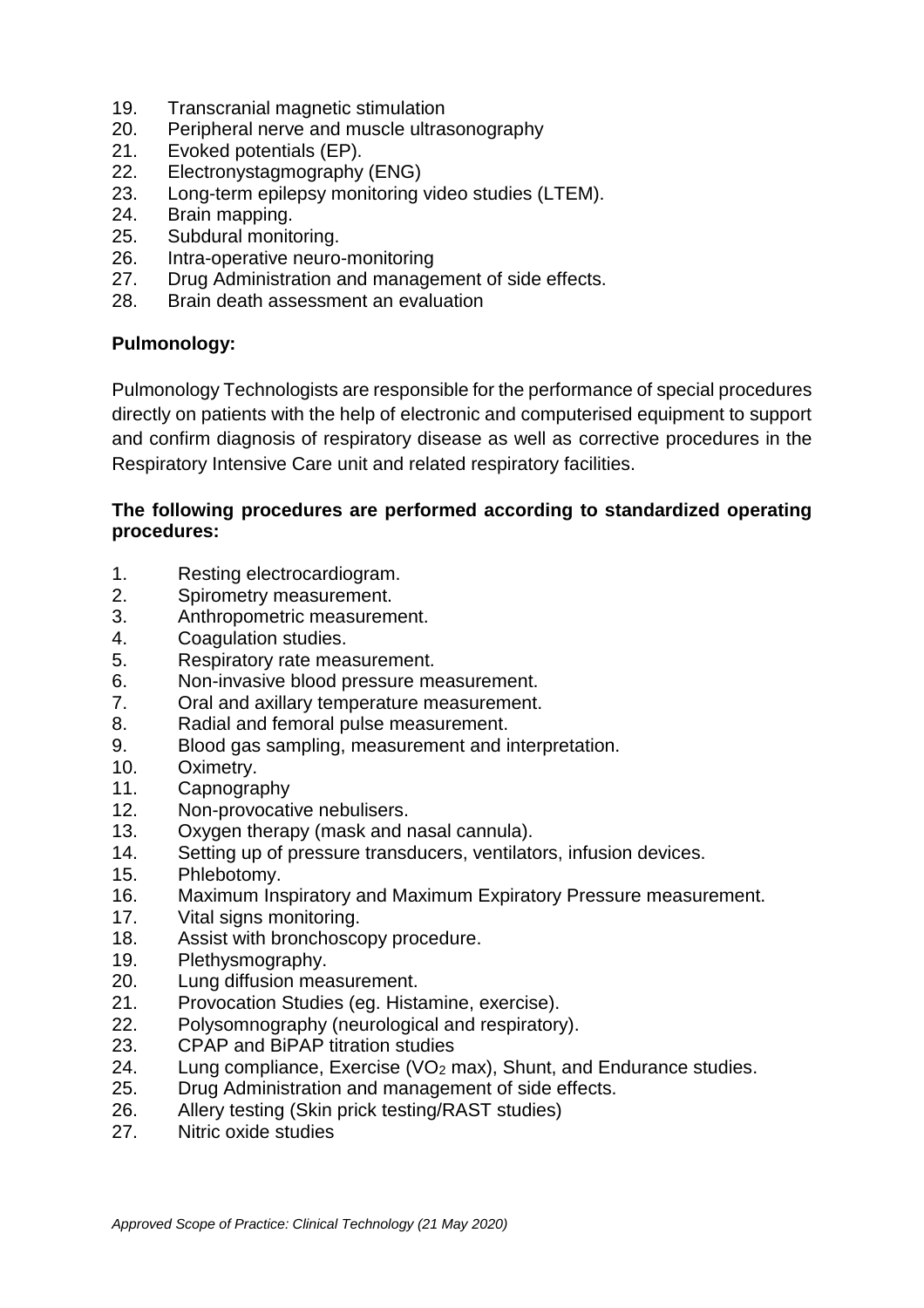## **Reproductive Biology:**

Reproductive biology technologists handle equipment related to all reproductive organ procedures, pre and post -surgical intervention in theatre as well as diagnostic and investigative actions in laboratories.

- 1. Resting electrocardiogram.
- 2. Anthropometric measurement.
- 3. Coagulation studies.
- 4. Respiratory rate measurement.
- 5. Non-invasive blood pressure measurement.
- 6. Oral and axillary temperature measurement.
- 7. Radial and femoral pulse measurement.
- 8. Non-invasive oximetry.
- 9. Non-provocative nebulisers.
- 10. Oxygen therapy (mask and nasal cannula).<br>11. Phlebotomv.
- Phlebotomy.
- 12. Collection of semen/sperm samples from and through various sources and methods (inter alia MESA/TESA).
- 13. Performance of standard and advanced semen analyses.
- 14. Cervical mucus collection and examination.
- 15. Spermatozoa (Semen) -cervical mucus interaction tests.
- 16. Immunological (male/female sperm antibody) tests basic and advanced.
- 17. Advanced semen/spermatozoa preparation/separation methods.
- 18. Preparation of media (including blood).
- 19. Identification and evaluation of ova/embryos.
- 20. Insemination and transfer of ova/embryos in the laboratory.
- 21. Embryo transfers in patients.
- 22. Cryopreservation/vitrification of semen, ova and embryos.
- 23. Artificial insemination (sperm preparation and transfer).
- 24. Experimental animal work.
- 25. Advanced micromanipulation procedures (ICSI/cell biopsies/assisted hatching).
- 26. Drug Administration and management of side effects.
- 27. Donor specimens (oocytes and semen) admin, handling, processing and storage.
- 28. In Vitro maturation of oocytes
- 29. Chromosome identification through pre genetic testing (PGT) and or fluorescence in situ hybridization (FISH)
- 30. Patient counselling before and after assisted reproductive techniques (ART).
- 31. Patient counselling in Donor semen and oocyte cycles
- 32. Advanced and routine Semen Analysis
- 33. Embryo biopsy and testing
- 34. Assisted hatching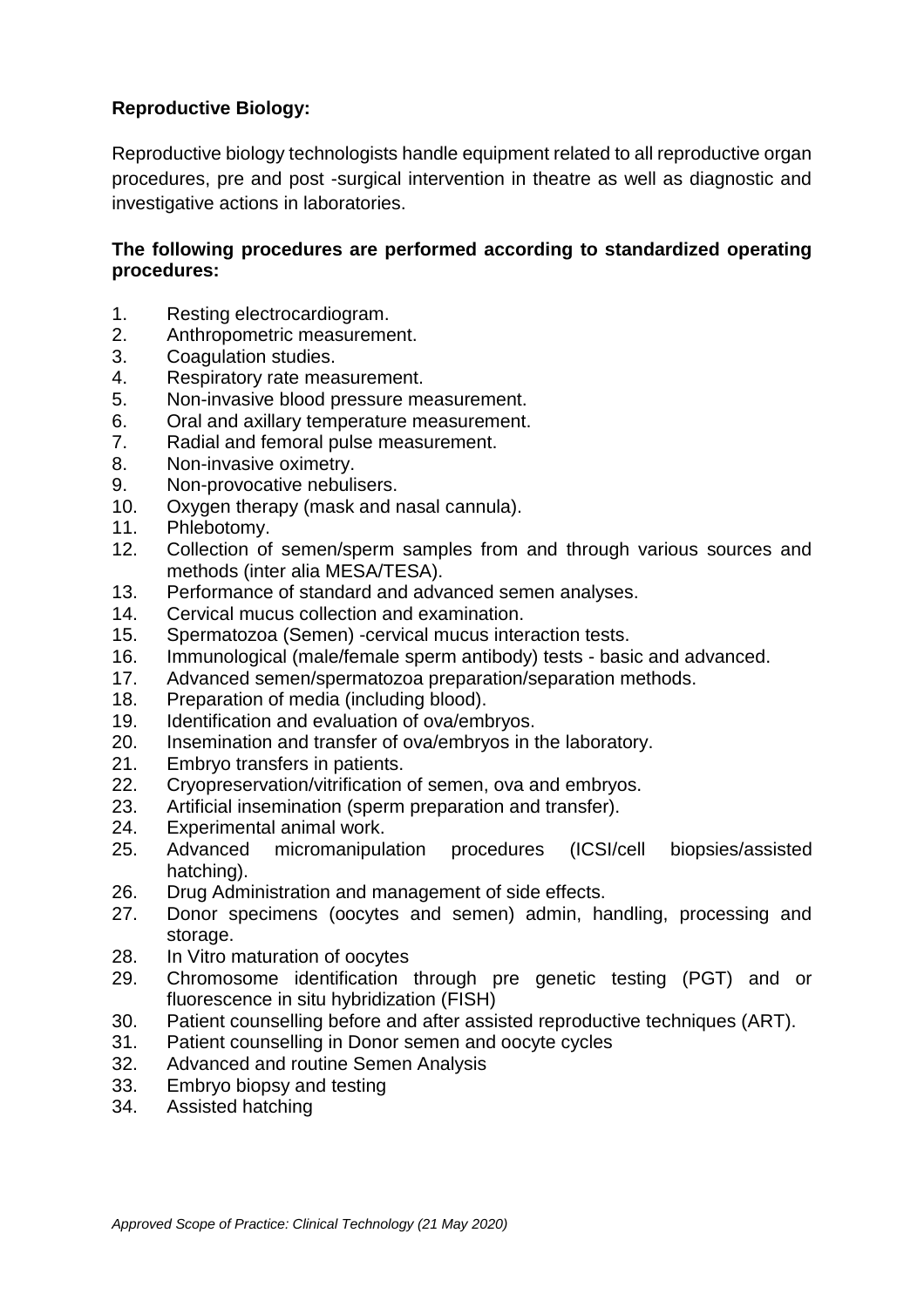## **Annexure A**

# **Emergency Drug storage and drug administration by Clinical Technologists**

| <b>Class</b>                   | <b>Substance</b>           | <b>Indication</b> | <b>Schedule</b> |
|--------------------------------|----------------------------|-------------------|-----------------|
| Anti-arrhythmic                | Adenosine / Adenocor       |                   | S <sub>4</sub>  |
| Adrenergic                     | Adrenaline / Epinephrine   |                   | S <sub>4</sub>  |
| Anti-arrythmia                 | Amiodarone                 |                   | S <sub>4</sub>  |
|                                | Antihistamine              |                   | S <sub>5</sub>  |
| Anti-Cholinergic               | Atropine                   |                   | S <sub>4</sub>  |
|                                | Calcium chloride 10%       |                   | S <sub>3</sub>  |
|                                | Calcium gluconate 10%      |                   |                 |
| Platelet aggregation inhibitor | Clopidogrel                |                   | S <sub>3</sub>  |
| Carbohydrate                   | <b>Dextrose</b>            |                   | S <sub>3</sub>  |
| Benzodiazepine derivative      | Diazepam                   |                   | S <sub>5</sub>  |
| High ceiling loop diuretic     | Furosemide                 |                   | S <sub>3</sub>  |
| Hyperglycaemic agent           | Glucagon                   |                   | S <sub>4</sub>  |
| Antithrombotic agent           | Heparin sodium             |                   | S <sub>4</sub>  |
| Corticosteroids                | Hydrocortisone             |                   | S <sub>4</sub>  |
| Plasma substitutes and colloid |                            |                   |                 |
| solutions                      | <b>Hydroxyethyl Starch</b> |                   | S <sub>3</sub>  |
| Induction agent                | Ketamine                   |                   | S <sub>5</sub>  |
|                                | Lignocaine hydrochloride   |                   |                 |
| Anti-arrythmia                 | (Systemic)                 |                   | S <sub>4</sub>  |
| Benzodiazepine derivative      | Lorazepam                  |                   | S <sub>5</sub>  |
| Mineral supplement             | Magnesium                  |                   |                 |
| <b>Opioid Antagonist</b>       | Naloxone hydrochloride     |                   | S <sub>4</sub>  |

*Approved Scope of Practice: Clinical Technology (21 May 2020)*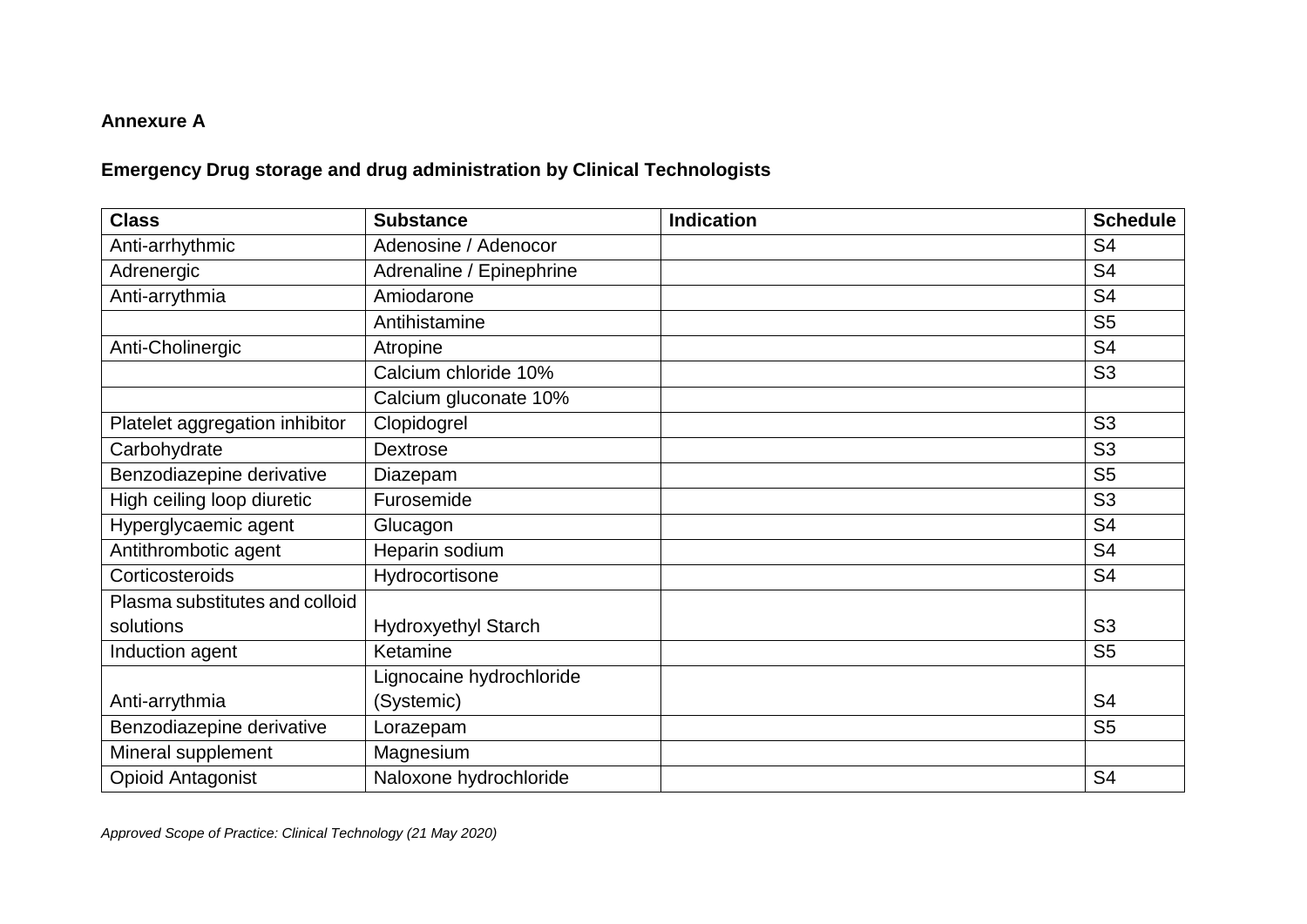|                                      | Nitro-glycerine (spray / sublingual |                                               |                |
|--------------------------------------|-------------------------------------|-----------------------------------------------|----------------|
| Vasodilator                          | / oral / IV)                        |                                               | S <sub>3</sub> |
| Non-Selective Antihistamine          | Promethazine                        |                                               | S <sub>5</sub> |
| Mineral and electrolyte              | Potassium chloride                  |                                               | S <sub>3</sub> |
| <b>Muscle</b><br>Relaxants<br>(Neuro |                                     |                                               |                |
| blocking agents)                     | Rocuronium                          |                                               | S <sub>4</sub> |
| Selective B2 Agonists                | Salbutamol                          |                                               | S <sub>3</sub> |
|                                      | Sodium bicarbonate 8.4%             |                                               |                |
| Plasma substitutes and colloid       |                                     |                                               |                |
| solutions                            | Sodium chloride                     |                                               | S <sub>3</sub> |
|                                      |                                     |                                               |                |
| Cardiology                           |                                     |                                               |                |
| Non ionic contrasts                  | Ominopaque, isovue                  | Used in the assistance and preparation during |                |
|                                      |                                     | cardiac catheterization                       |                |
| Thrombolytics                        | Alteplase (Activase)                | Used in the assistance and preparation during | S <sub>4</sub> |
|                                      |                                     | cardiac catheterization                       |                |
| Anticoagulant                        | Sodium Heparin                      | Preparation of transducers for monitoring and | S <sub>4</sub> |
|                                      |                                     | intra-aortic balloon pump                     |                |
|                                      |                                     |                                               |                |
| <b>Critical care</b>                 |                                     |                                               |                |
| Thrombolytics                        | Alteplase (Activase)                | Used in the assistance and preparation during | S <sub>4</sub> |
|                                      |                                     | cardiac catheterization                       |                |
| Benzodiazepine                       | Dormicum                            | <b>Preparation for Sedation</b>               | S <sub>5</sub> |
| Muscle relaxant                      | Rocuronium                          | <b>Preparation for Anesthesia</b>             | S <sub>6</sub> |
| Anticoagulant                        | Heparin                             | Application of transducers and cell saving    | S <sub>4</sub> |
| Local Anaesthetic                    | Lignocaine                          | Used prior to insertion of peripheral line    | S <sub>4</sub> |
| Opioid/pain                          | Fentanyl                            | Used in preparation for anesthetic            | S7             |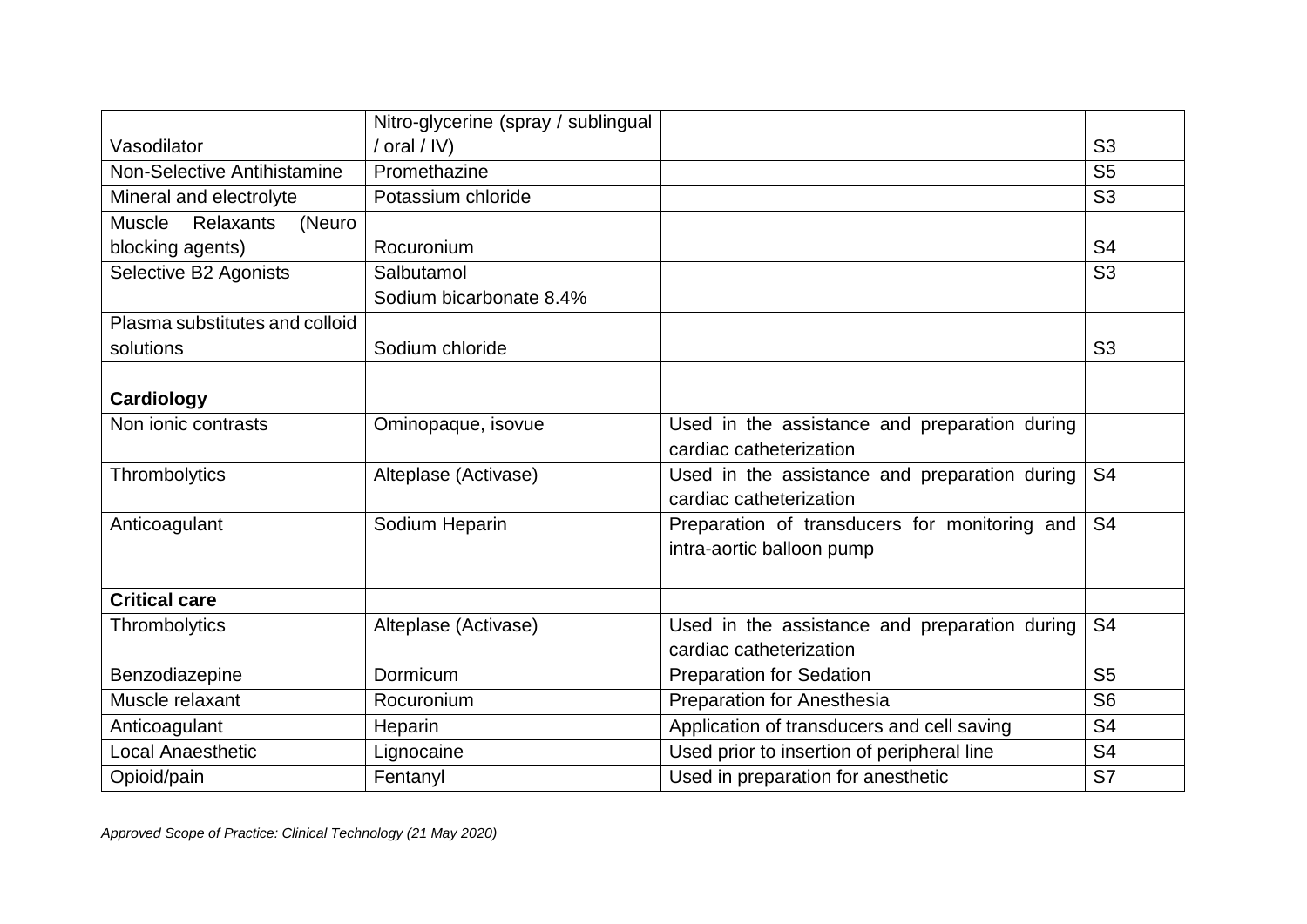| Adrenergic                      | Ephidrine                     | Prep for anesthetic                                    | S <sub>5</sub> |
|---------------------------------|-------------------------------|--------------------------------------------------------|----------------|
| <b>Inhalant Anaesthetics</b>    | Sevoforane, Desforane         | For anesthetic machine                                 | S <sub>5</sub> |
| Anticholinergic/antimuscarinic  | Atropine                      | Reversal agent                                         |                |
| Lipophilic general aesthetic    | Diprivan/propofol             | Preparation of anesthesia- CNS depression              | S <sub>6</sub> |
|                                 |                               |                                                        |                |
| <b>Cardiovascular Perfusion</b> |                               |                                                        |                |
|                                 | <b>Heparin Sodium</b>         | circuit<br>Coating<br>maintain<br>the<br>bypass<br>and | S <sub>4</sub> |
|                                 |                               | anticoagulation<br>during<br>bypass<br>procedure,      |                |
| Anticoagulation                 |                               | transducers and cell saver                             |                |
| Adrenergic                      | Phenylephrine                 | Maintaining<br>haemodynamics during<br>cardiac         | S <sub>6</sub> |
|                                 |                               | surgery                                                |                |
|                                 | Rocuronium                    | Maintain patients in a depressed state during          | S <sub>4</sub> |
| <b>Muscle Relaxants</b>         |                               | cardiac surgery                                        |                |
| <b>Inhalant Anaesthetics</b>    | <b>Isoflurane Sevoflurane</b> | Maintain anesthesia and neural preservation            | S <sub>5</sub> |
| Anti- Arrhythmic                | Remicaine                     |                                                        | S <sub>4</sub> |
|                                 |                               |                                                        |                |
| <b>Diuretics</b>                | Furosemide                    | Ensure kidney function                                 | S <sub>5</sub> |
| <b>Osmotic Diuretic</b>         | Mannitol                      | Ensure kidney function and eliminate free radicals     | S <sub>3</sub> |
|                                 |                               | Treat hypokalemia during cardiac surgery               | S <sub>5</sub> |
|                                 | Potassium Sulphate            | Treat cardiac arrythmias during cardiac surgery        |                |
| Ions/Electrolyte replenisher    | Magnesium sulphate            |                                                        | S <sub>3</sub> |
| <b>Isotonic Solution</b>        | Cardioplegia                  | For initiating cardiac arrest for bypass surgery       | S <sub>3</sub> |
|                                 |                               |                                                        |                |
|                                 |                               |                                                        |                |
| <b>Nephrology</b>               |                               |                                                        |                |
| Anticoagulation                 | Citrate Anti coagulation      | Anticoagulation and catheter locking agent             | S <sub>4</sub> |
| <b>ACE</b> inhibitor            | Enalaprl                      | Hypertensive crisis                                    |                |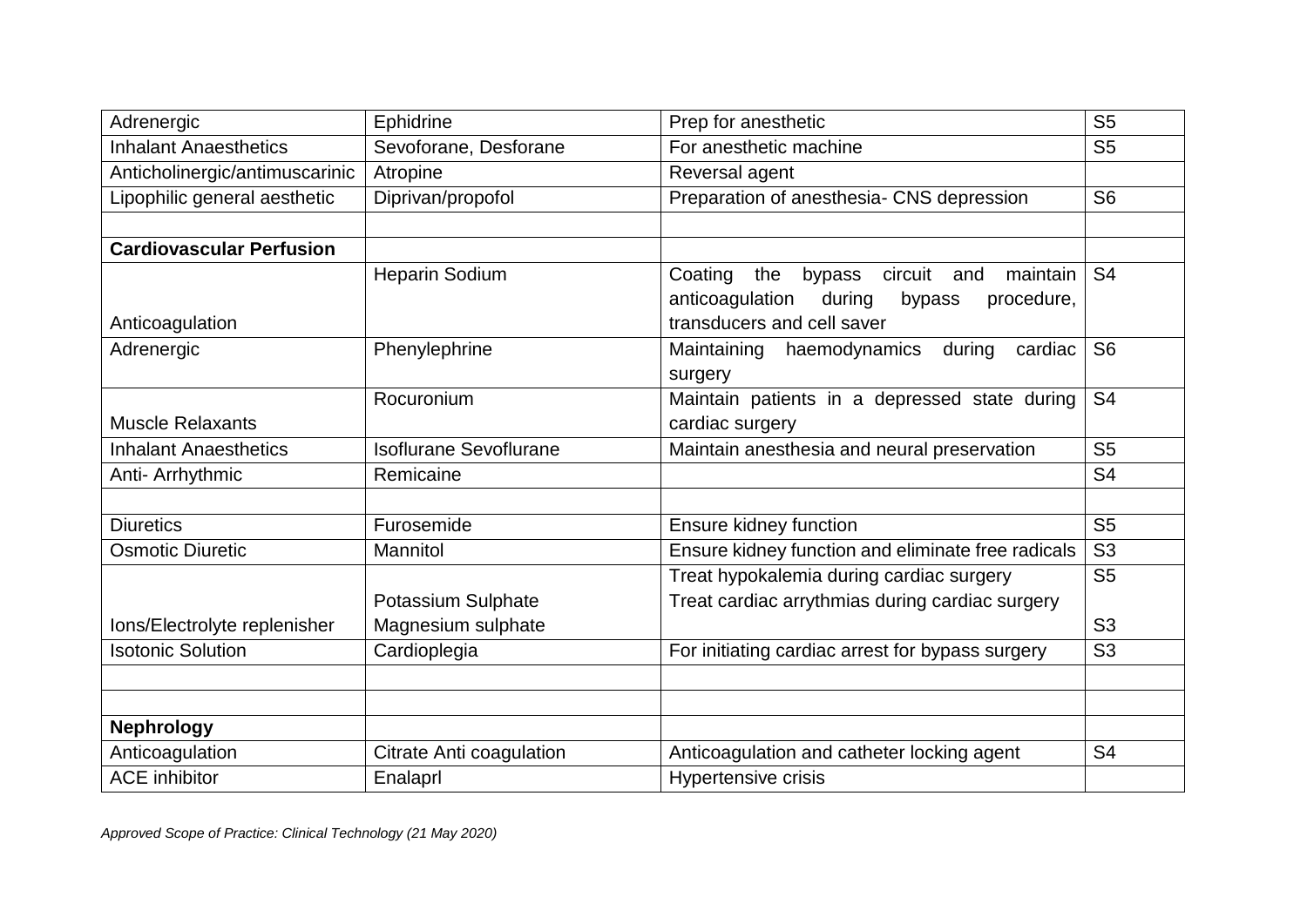|                      | Dialysate                            | Dialysate used in renal replacement therapies | S <sub>3</sub> |
|----------------------|--------------------------------------|-----------------------------------------------|----------------|
| <b>Dialysate</b>     |                                      |                                               |                |
| Antithrombotic agent | Enoxaparin                           | Anticoagulant                                 | S <sub>4</sub> |
| Antithrombotic agent | <b>Heparin Sodium</b>                | Anticoagulant                                 | S <sub>4</sub> |
| Supplement           | Iron                                 | Replacement of iron                           | S <sub>3</sub> |
| <b>Stimulate</b>     | Erythropoietin                       | Increase Red blood cells                      | S <sub>2</sub> |
|                      | Metoclopramide                       | Propulsive ant emmetic/dopamine antagonist    | S <sub>4</sub> |
| Anti-Emetic          | monohydrochloride                    |                                               |                |
| Antidote             | <b>Protamine Sulphate</b>            | Reverse anticoagulation effects of heparin    | S <sub>4</sub> |
| Thrombolytic agents  | Streptokinase                        | Enzyme                                        | S <sub>4</sub> |
|                      | <b>Hepatitis</b><br>Influenza<br>and |                                               | S <sub>4</sub> |
| Vaccination          | Vaccination                          | Prophylaxis                                   |                |
| Neurophysiology      |                                      |                                               |                |
| Benzodiazepines      | Lorazepam                            | <b>Termination of seizures</b>                | S <sub>5</sub> |
|                      | Diazepam                             | <b>Termination of seizures</b>                | S <sub>5</sub> |
|                      | Midazolam                            | <b>Termination of seizures</b>                | S <sub>5</sub> |
| Local anaesthesia    | Lignocaine                           | Local anaesthesia for painful procedures      | S <sub>4</sub> |
| Anticonvulsants      | Sodium Valproate                     | Acute seizures                                | S <sub>4</sub> |
|                      | Phenytoin                            | Acute seizures                                | S <sub>3</sub> |
|                      | Phenobarbital                        | Acute seizures                                | S <sub>5</sub> |
| <b>Sedatives</b>     | <b>Chloral Hydrate</b>               | Sedation for EEG/other procedures             | S <sub>6</sub> |
|                      | Vallergan Forte                      | Sedation for EEG/other procedures             | S <sub>5</sub> |
| Local anaesthetic    | Lignocaine/macaine                   | Preparation during IVF and post IVF           | S <sub>4</sub> |
| Anxiolytic           | Dormicum                             | Muscle relaxant                               | S <sub>5</sub> |
| Narcotic Analgesia   | Pethidine                            | Pain management during IVF                    | S <sub>5</sub> |
| Analgesic            | Paracetomol(perfalgan IV)            | Pain management                               | S <sub>3</sub> |
| Insulin              | Rapid acting insulin                 | Potassium shift                               | S <sub>3</sub> |